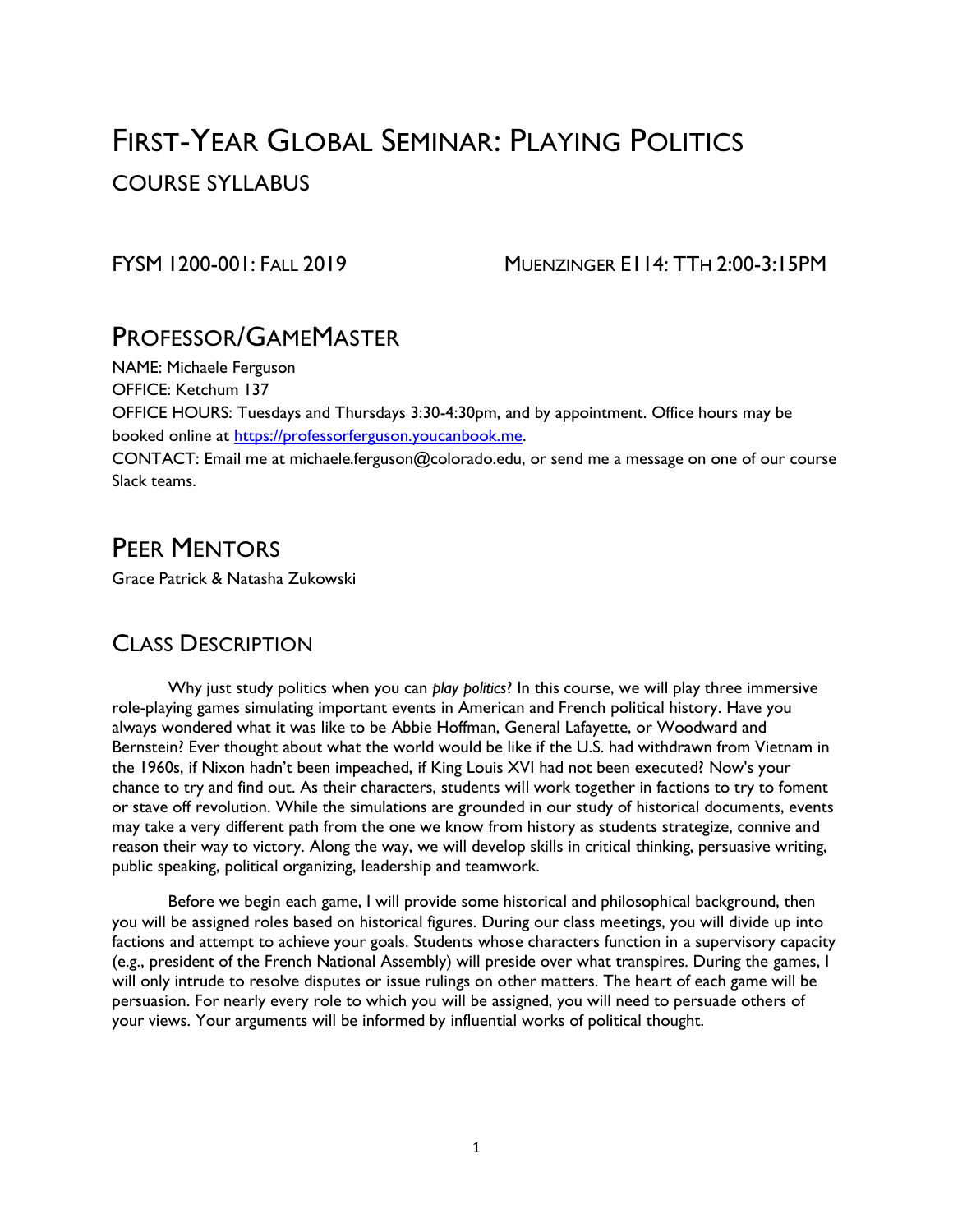## COURSE OBJECTIVES

This course is designed to aid students in

- developing familiarity with significant political ideas
- enriching reading skills appropriate to advanced theoretical and philosophical texts;
- improving writing skills and expressive abilities, both technically and aesthetically;
- expanding independent critical capacities, both in analyzing moral arguments on their own merits and in relating those arguments to their own lives;
- enhancing capacity to work with and learn from other members of the class;
- increasing familiarity with their own strengths and weaknesses when it comes to learning, and with adjusting their approaches to learning.

## REQUIRED TEXTS

These required texts are available for purchase at the CU Bookstore (you should purchase these right away, because the bookstore will send back unpurchased books mid-semester!):

- Mark Carnes and Gary Kates, *Rousseau, Burke, and the French Revolution*
- Jean-Jacques Rousseau, *The Social Contract* (Trans. By Maurice Cranston, Penguin Classics)

I will provide the following required texts:

- Nick Proctor, *Chicago, 1968*
- John M. Parrish, *Watergate, 1973-74*

Some additional required readings are available on-line on the course Canvas site. These must be printed and brought to class on days for which they are assigned. Other additional required readings will be provided as handouts in class.

# COURSE SCHEDULE

This course schedule is preliminary and subject to change. If there are any changes to the schedule, I will communicate these to you in class and by posting an updated schedule into our course Slack teams. If you are ever in doubt about the schedule, please ask.

**All reading assignments are to be completed for class on the day they are listed**. For example, "Introduction to Reacting to the Past" is to be read in preparation for class on Thursday, August 29. **Note that** s**ome deadlines do not fall on class days.** It is your responsibility to be aware of all deadlines; they may not be re-announced in class.

### DEADLINES:

Due to the nature of this course, it is impossible to list all of the deadlines for assignments in the syllabus. When deadlines apply to all students in the course, they are specified in the schedule below. Other deadlines apply only to students playing certain roles in a given game; these are specified in your character sheets. Still other assignments have no fixed deadline, such as those that can be performed at any time during a given game. Ultimately it is YOUR responsibility to be aware of when you have a required assignment due. If you are in any doubt about your deadlines, please ask.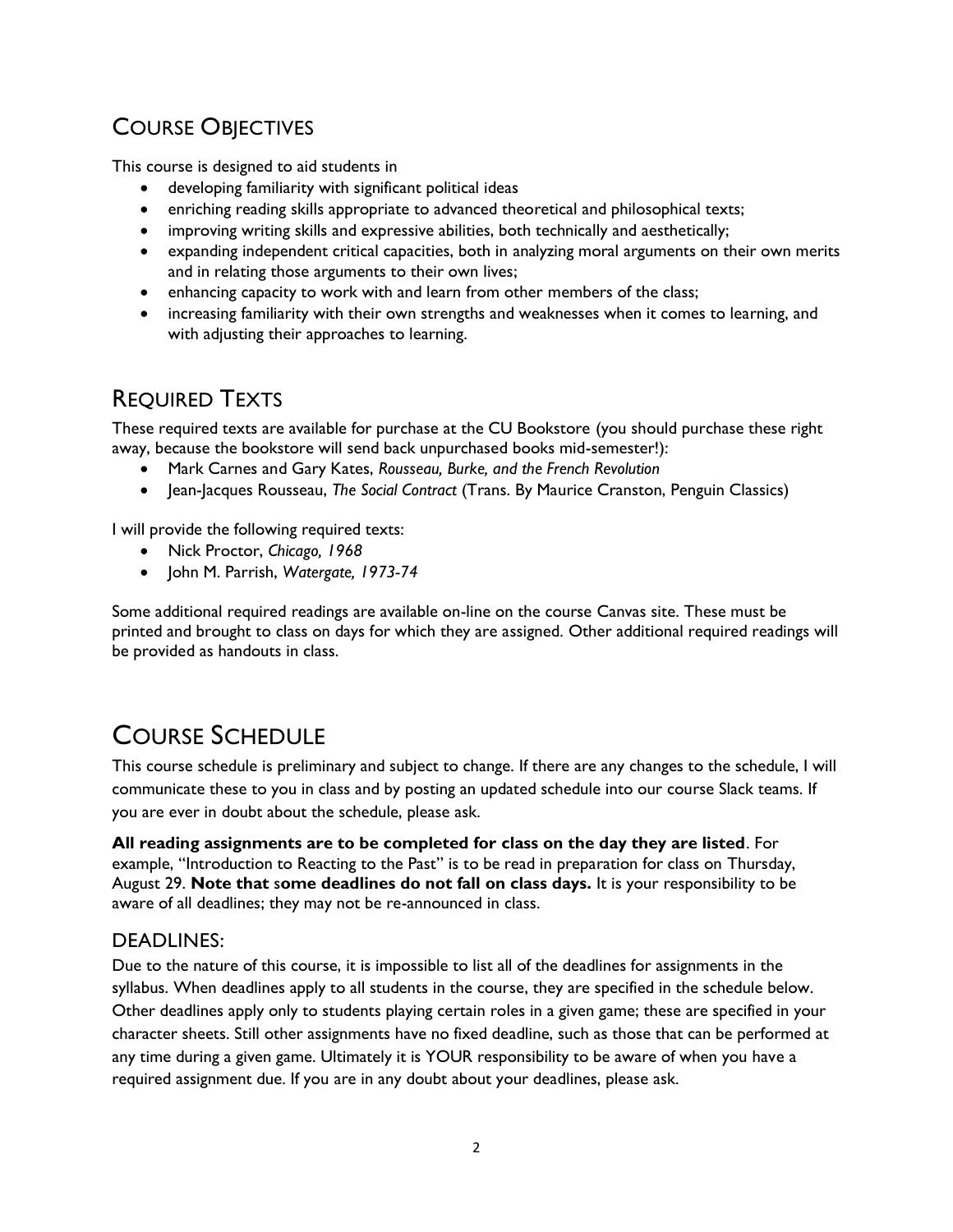### HALF-DAYS**:**

Since we will be spending one-third of our class in Paris, we will not meet for every class session on campus in the fall, and many of our class sessions in the fall will be "half sessions": on those days, we will meet from **2:00-2:40pm only**. On these Half-Days (marked with a \*\*\* below), I will hold additional office hours in our classroom from 2:40-3:15pm, typically to meet with individual students or factions in preparation for a game.

## **PROLOGUE**

TUESDAY, AUGUST 27 - INTRODUCTION TO THE COURSE

THURSDAY, AUGUST 29 – ATHENS BESIEGED, 405-404 BCE (MINI-GAME) **READ**: "Athens Besieged" handout (on Canvas) RECOMMENDED: "Introduction to Reacting to the Past" (on Canvas)

#### FRIDAY, AUGUST 30

**DUE by 5pm**: Letter of Introduction (submit to GradeCraft) Role Questionnaire (submit to GradeCraft)

## **CHAPTER 1: CHICAGO, 1968**

TUESDAY, SEPTEMBER 3 – SETUP DAY 1\*\*\* THE GREAT SOCIETY & THE WAR IN VIETNAM **READ**: Chicago Gamebook, Historical Narrative, pp. 12-15; Core Texts, pp. 104-125 *Chicago Roles distributed in class* THURSDAY, SEPTEMBER 5 – SETUP DAY 2\*\*\* THE 1968 RIOTS & THE ANTIWAR MOVEMENT **READ**: Chicago Gamebook, Historical Narrative, pp. 15-18; Core Texts, pp. 76-104 FRIDAY, SEPTEMBER 6 **DUE by 5pm**: Find Your Purpose Mini-Quest (on GradeCraft) Chicago Character Sketch (submit to GradeCraft) TUESDAY, SEPTEMBER 10 – SETUP DAY 3\*\*\* THE 1968 PRESIDENTIAL RACE & THE LEAD UP TO THE DEMOCRATIC CONVENTION **READ**: Chicago Gamebook, Historical Narrative, pp. 16-23; Core Texts, pp. 53-76 **DUE by 5pm:** Complete Chicago reading quiz on Canvas Chicago Character Sketch (submit to GradeCraft)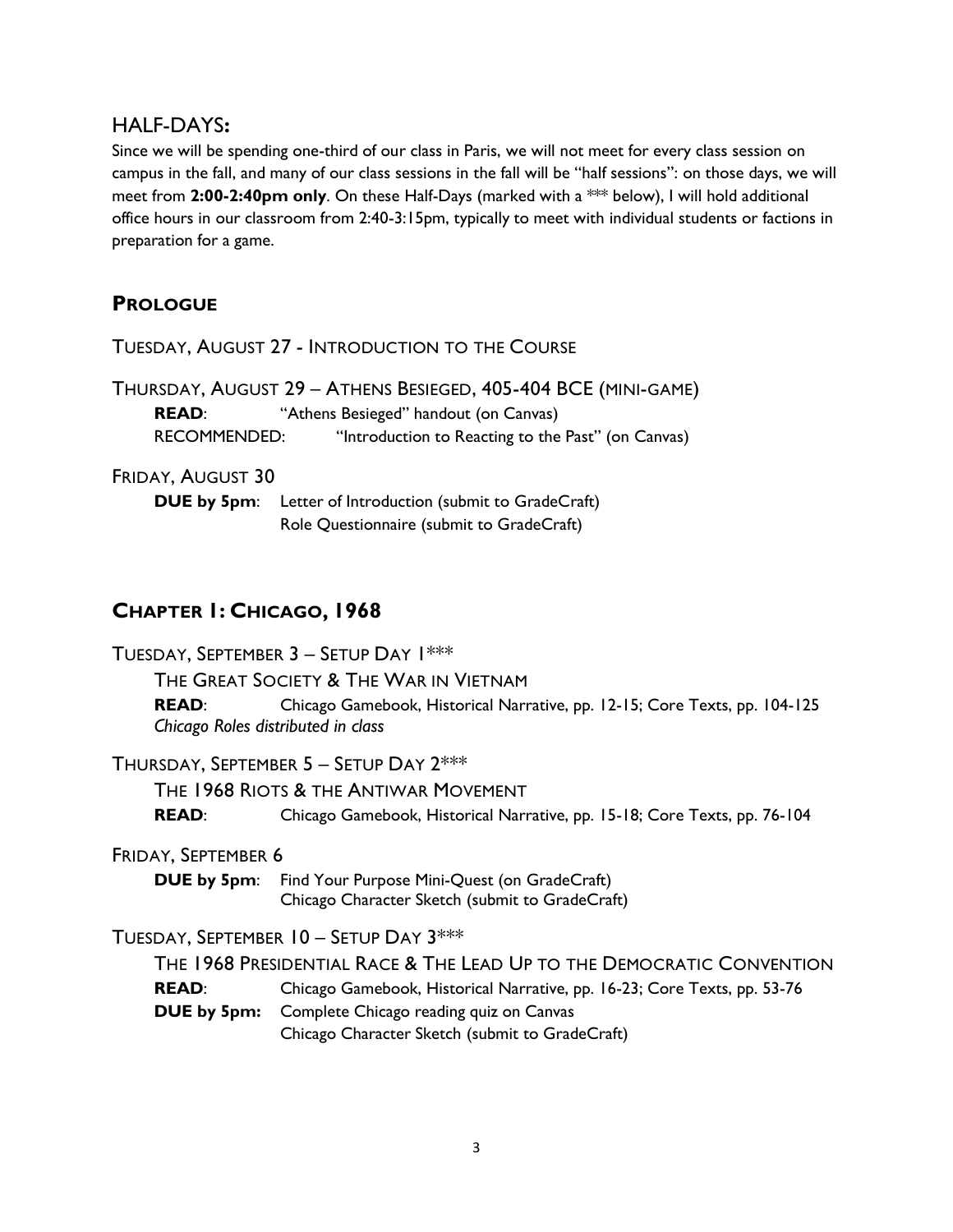THURSDAY, SEPTEMBER 12 – SETUP DAY 4\*\*\* THE RULES OF THE GAME **READ**: Chicago Gamebook, pp. 23-51 *Faction meetings in class; be prepared to be in role!* **DUE by 5pm**: Character Consultation with the GM FRIDAY, SEPTEMBER 13 **DUE by 5pm:** Chart Your Journey Mini-Quest (on GradeCraft) TUESDAY, SEPTEMBER 17 – GAME SESSION 1: PARTS 1&2 **READ:** Anything posted to public Slack channels THURSDAY, SEPTEMBER 19 – GAME SESSION 2: PARTS 3&4 **READ:** Anything posted to public Slack channels TUESDAY, SEPTEMBER 24 – GAME SESSION 3: PART 5 **READ:** Anything posted to public Slack channels THURSDAY, SEPTEMBER 26 – GAME SESSION 4: PARTS 6&7 **READ:** Anything posted to public Slack channels FRIDAY, SEPTEMBER 27 **DUE by 5pm:** Writing Assignment (for all roles; topic specified in role sheet) TUESDAY, OCTOBER 1 – POSTMORTEM **READ:** Handouts **DUE by Midnight**: Peer Evaluation (on GradeCraft) THURSDAY, OCTOBER 3 – IN-CLASS WRITING WORKSHOP\*\*\* *Watergate Roles distributed in class* FRIDAY, OCTOBER 4 **DUE by 5pm:** Chicago Reflective Essay (on GradeCraft) (Optional) Revision of an Assignment (on GradeCraft) TUESDAY, OCTOBER 8 – NO CLASS **CHAPTER 2: WATERGATE, 1973-74**

THURSDAY, OCTOBER 10 – SETUP DAY 1\*\*\*

THE CONSTITUTION AND THE SEPARATION OF POWERS

**READ**: Watergate Gamebook: U.S. Constitution, *Federalist Papers*, *Marbury v. Madison* (selections), Section I of Historical Context Essay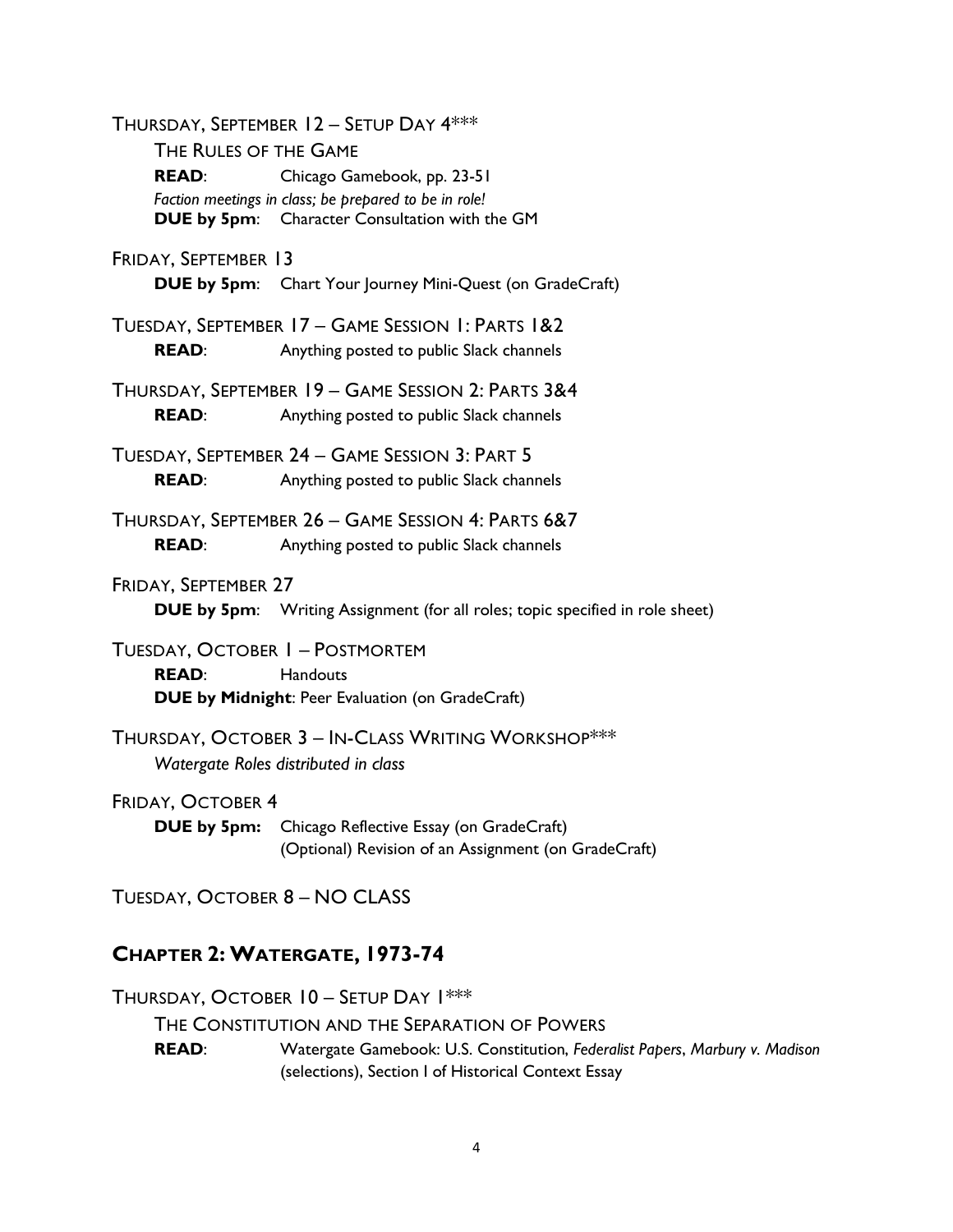TUESDAY, OCTOBER 15 – NO CLASS

THURSDAY, OCTOBER 17 – SETUP DAY 2\*\*\*

THE VIETNAM WAR AND THE NIXON PRESIDENCY

**READ:** Watergate Gamebook: Nixon speeches 1968 and 1969, Sections II-IV of Historical Context Essay **DUE by 5pm:** Watergate Character Sketch (submit to GradeCraft)

TUESDAY, OCTOBER 22 – SETUP DAY 3\*\*\*

THE MEDIA AND THE WATERGATE BURGLARY

**READ**: Watergate Gamebook*: Washington Post* stories through 1973; Nixon press conferences through 1973; Nixon Speech April 30, 1973; Section V of Historical Context Essay

**DUE by 5pm:** Complete Watergate reading quiz on Canvas Character Consultation with the GM

THURSDAY, OCTOBER 24 – NO CLASS

TUESDAY, OCTOBER 29 – SETUP DAY 4\*\*\*

STATE DINNER, JUNE 22, 1973

**READ**: Watergate Gamebook*:* The Game section *Faction meetings in class; be prepared to be in role. "Formal" attire encouraged.*

### THURSDAY, OCTOBER 31 – GAME SESSION 1

THE SENATE WATERGATE COMMITTEE HEARINGS, PART ONE: JULY, 1973

**READ:** Remaining Gamebook Core Documents Any handouts distributed at or since last game session Anything posted to public Slack channels *Bonus Points for best Watergate-themed costume!!*

TUESDAY, NOVEMBER 5 – GAME SESSION 2

THE SENATE WATERGATE COMMITTEE HEARINGS, PART TWO: AUGUST, 1973

**READ:** Any handouts distributed at or since last game session Anything posted to public Slack channels

THURSDAY, NOVEMBER 7 – GAME SESSION 3

THE BATTLE FOR THE TAPES, PART ONE: FALL, 1973

**READ:** Any handouts distributed at or since last game session Anything posted to public Slack channels

TUESDAY, NOVEMBER 12 – GAME SESSION 4

THE BATTLE FOR THE TAPES, PART TWO: SPRING, 1974

**READ:** Any handouts distributed at or since last game session Anything posted to public Slack channels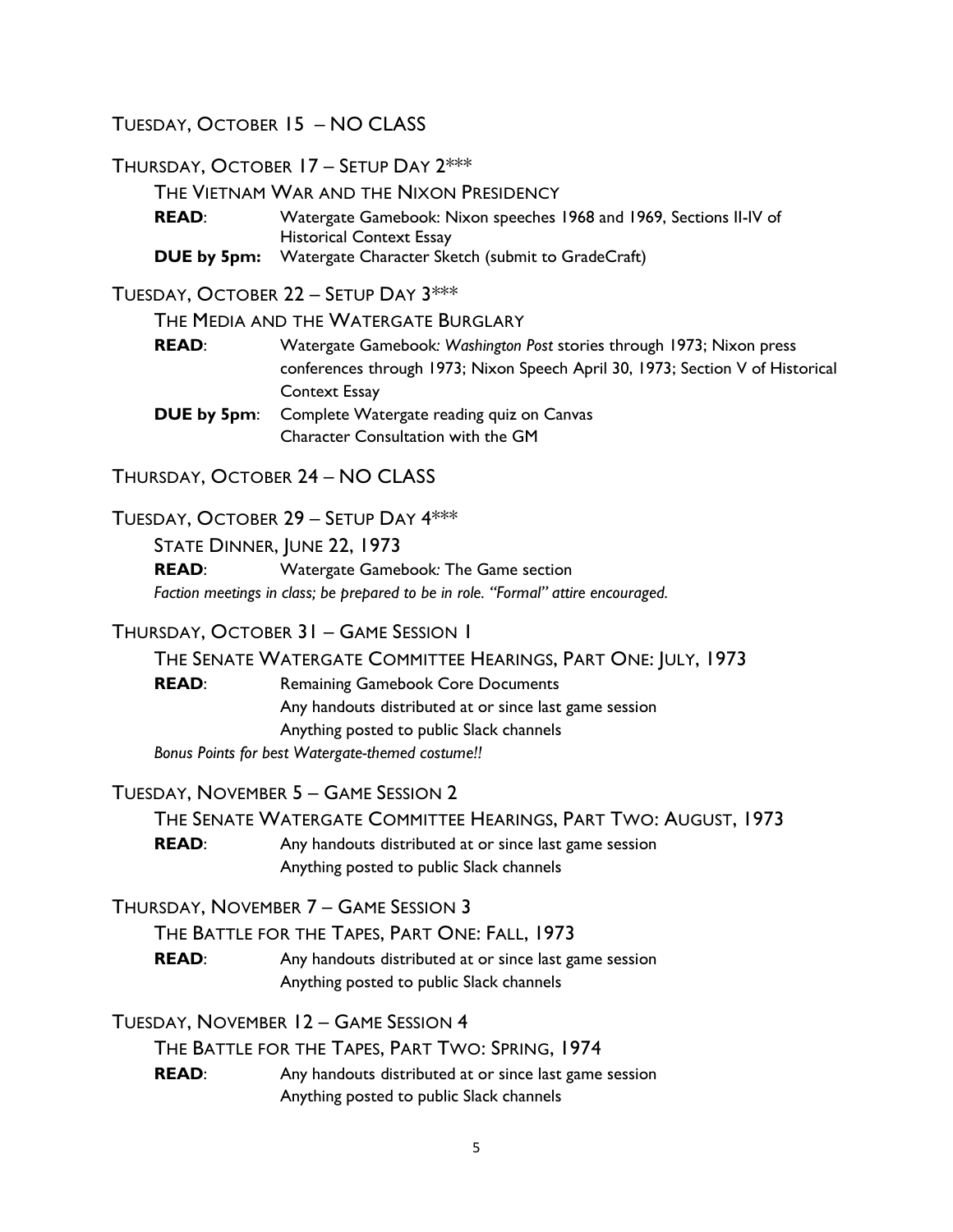THURSDAY, NOVEMBER 14 – GAME SESSION 5

THE QUESTION OF IMPEACHMENT, PART ONE: JULY, 1974

**READ:** Any handouts distributed at or since last game session Anything posted to public Slack channels

TUESDAY, NOVEMBER 19 – GAME SESSION 6

THE QUESTION OF IMPEACHMENT, PART ONE: AUGUST, 1974

**READ:** Any handouts distributed at or since last game session Anything posted to public Slack channels

THURSDAY, NOVEMBER 21 – POSTMORTEM

READ: Handouts *Roles of King and Lafayette assigned in class* **DUE by Midnight**: Peer Evaluation (on GradeCraft)

FRIDAY, NOVEMBER 22

**DUE by 5pm**: Watergate Reflective Essay (on GradeCraft) (Optional) Revision of an Assignment (on GradeCraft)

TUESDAY, NOVEMBER 26 – NO CLASS – FALL BREAK

THURSDAY, NOVEMBER 28 – NO CLASS – FALL BREAK

### **CHAPTER 3: ROUSSEAU, BURKE, AND REVOLUTION IN FRANCE, 1791-92**

TUESDAY, DECEMBER 3 – SETUP DAY 1\*\*\* THE ENLIGHTENMENT AND ROUSSEAU'S CHALLENGE **READ**: FrRev Gamebook: Core Texts, pp. 87-107 *Remaining roles distributed in class*

THURSDAY, DECEMBER 5 – SETUP DAY 2\*\*\* THE GENERAL WILL **READ**: Jean-Jacques Rousseau, *The Social Contract*, Books 1 and 2

TUESDAY, DECEMBER 10 – SETUP DAY 3 [NOTE: THIS IS A FULL-LENGTH CLASS SESSION!] THE CAUSES OF THE FRENCH REVOLUTION **READ:** FrRev Gamebook, "Versailles to Varennes," pp. 19-43 **DUE by 5pm:** Character Sketch for French Revolution (submit to GradeCraft)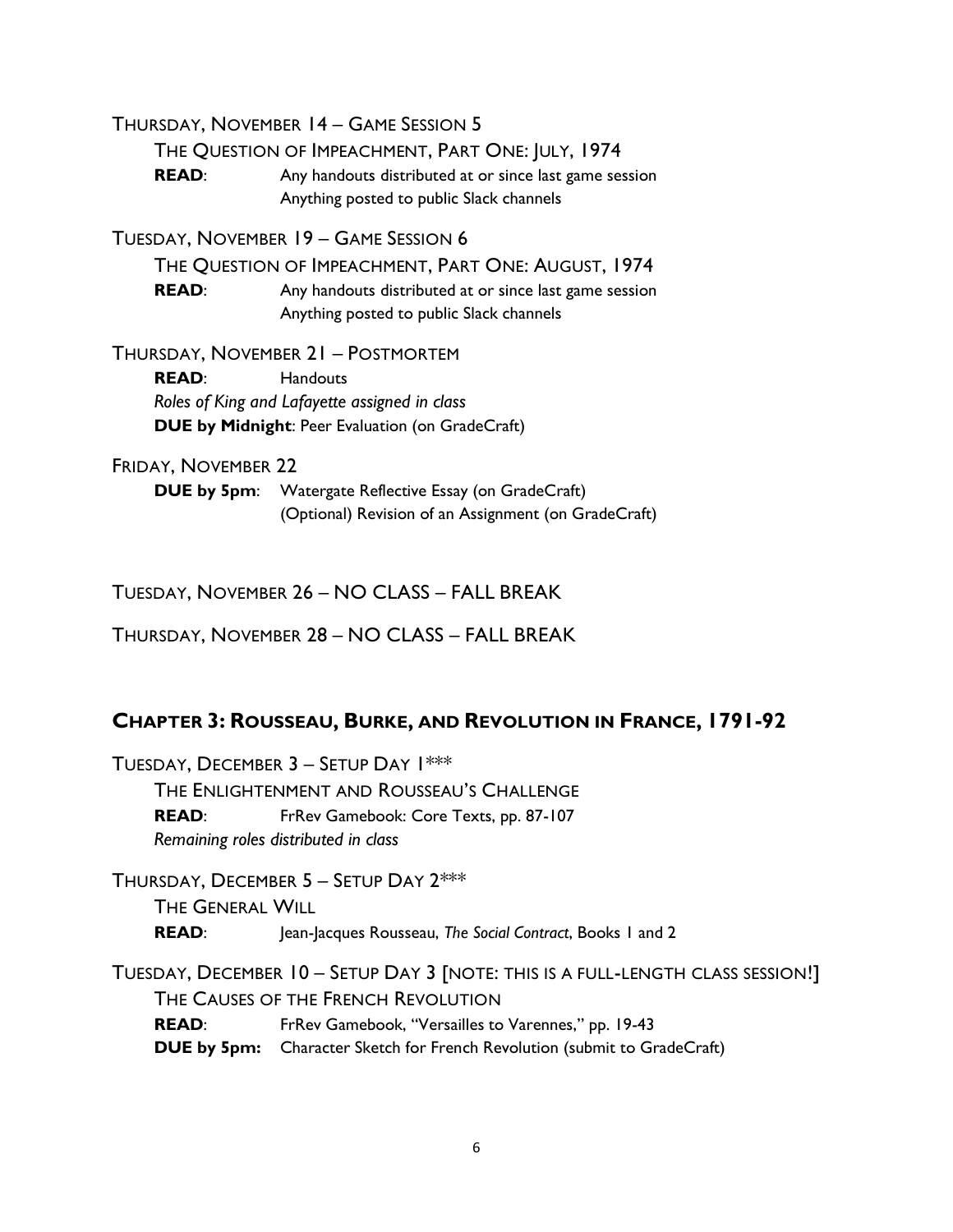THURSDAY, DECEMBER 12 – SETUP DAY 4\*\*\*

THE EARLY FRENCH REVOLUTION & BURKE'S CRITIQUE **READ**: FrRev Gamebook: pp. 108-123, and Burke selections **DUE by 5pm:** Character Consultation with the GM

## **Winter Break – See you in Paris!!**

#### WEDNESDAY, JANUARY I

**DUE by 5pm:** All FrRev Quizzes on Canvas (maps should be submitted via GradeCraft)

### FRIDAY, JANUARY 3 – WELCOME TO PARIS & SETUP DAY 5

REFRESHER & THE RULES OF THE GAME

*Faction meetings in class; be prepared to be in role!*

*Election of President*

**READ:** FrRev Gamebook, Roles and Biographies of all players, Game rules, and Remaining Core Texts

**PARIS:** Orientation and Welcome Dinner

#### SATURDAY, JANUARY 4 - GAME SESSION 1

| DUE by 8am:<br><b>READ:</b> | Faction Newspaper, Vol. 1<br>FrRev Gamebook, pp. 117-120, 125-126, 128-136 |
|-----------------------------|----------------------------------------------------------------------------|
|                             | Anything posted to public Slack channels                                   |
| <b>PARIS:</b>               | <b>Tour of Versailles</b>                                                  |

#### SUNDAY, JANUARY 5 – GAME SESSION 2

**READ**: FrRev Gamebook, pp. 128, 136-145 Anything posted to public Slack channels **PARIS:** Tour of lardin des Tuileries and the Louvre

MONDAY, JANUARY 6 – GAME SESSION 3

**DUE by 8am:** Faction Newspaper, Vol. 2 **READ:** Anything posted to public Slack channels **PARIS:** Lunch at Le Procope Revolutionary Walk on the Left Bank

TUESDAY, JANUARY 7 – GAME SESSION 4

**READ:** Anything posted to public Slack channels **PARIS:** Tour of Musée Carnavalet Revolutionary Walk in the Marais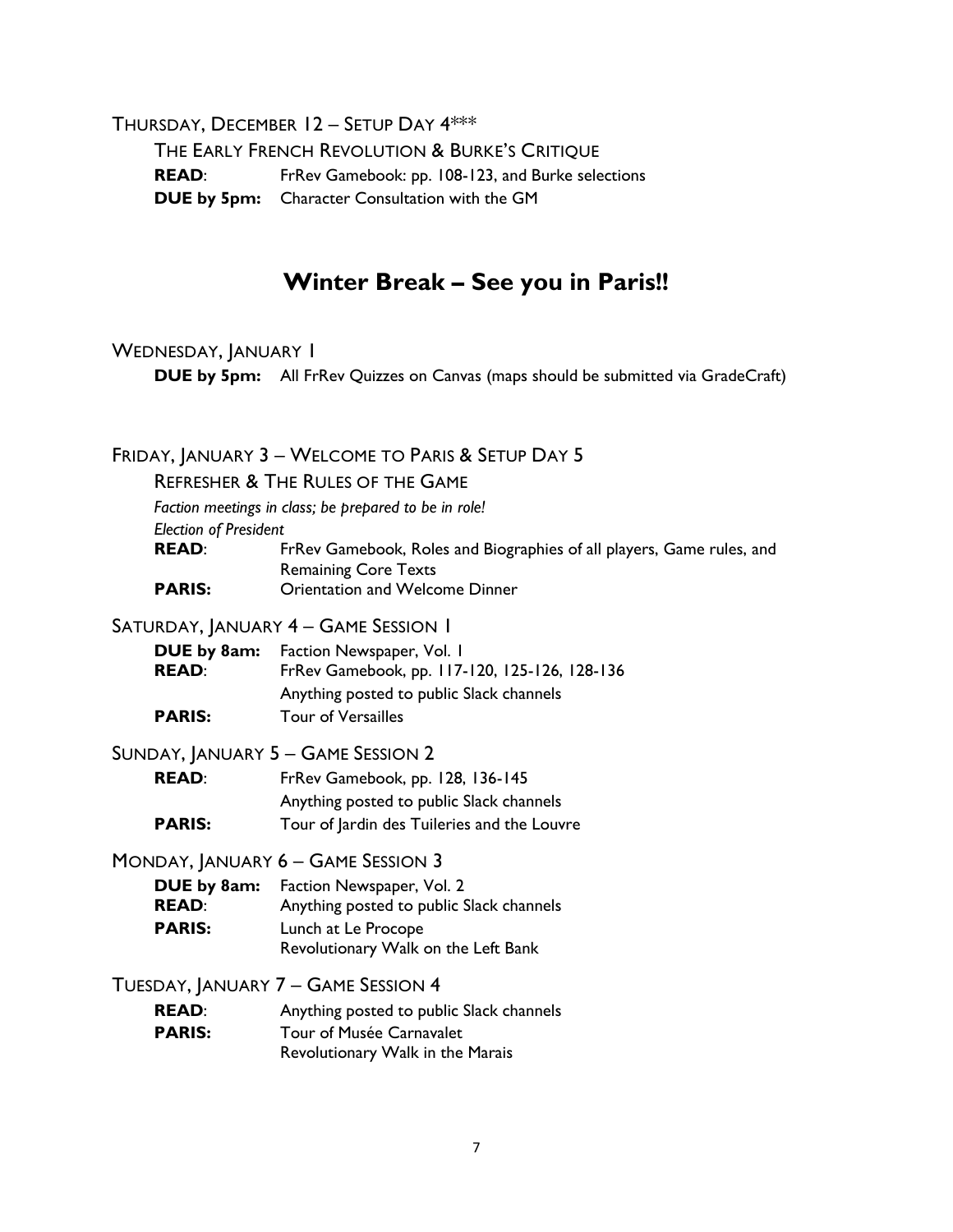### WEDNESDAY, JANUARY 8 - GAME SESSION 5

| <b>READ:</b> | <b>DUE by 8am:</b> Faction Newspaper, Vol. 3<br>FrRev Gamebook, pp. 120-123, 126-127 |  |
|--------------|--------------------------------------------------------------------------------------|--|
|              | Anything posted to public Slack channels                                             |  |
| PARIS:       | Tour of the Catacombs                                                                |  |

#### THURSDAY, JANUARY 9 – GAME SESSION 6 & POSTMORTEM

**READ:** Review Burke and Rousseau readings Anything posted to public Slack channels **PARIS:** Tour of the Conciergerie; Place de la Nation Farewell Dinner **DUE by Midnight**: Peer Evaluation (on GradeCraft)

FRIDAY, JANUARY 10 – TRAVEL DAY

### SUNDAY JANUARY 12

**DUE by 5pm:** French Revolution Reflective Essay (on GradeCraft) (Optional) Revision of an Assignment (on GradeCraft)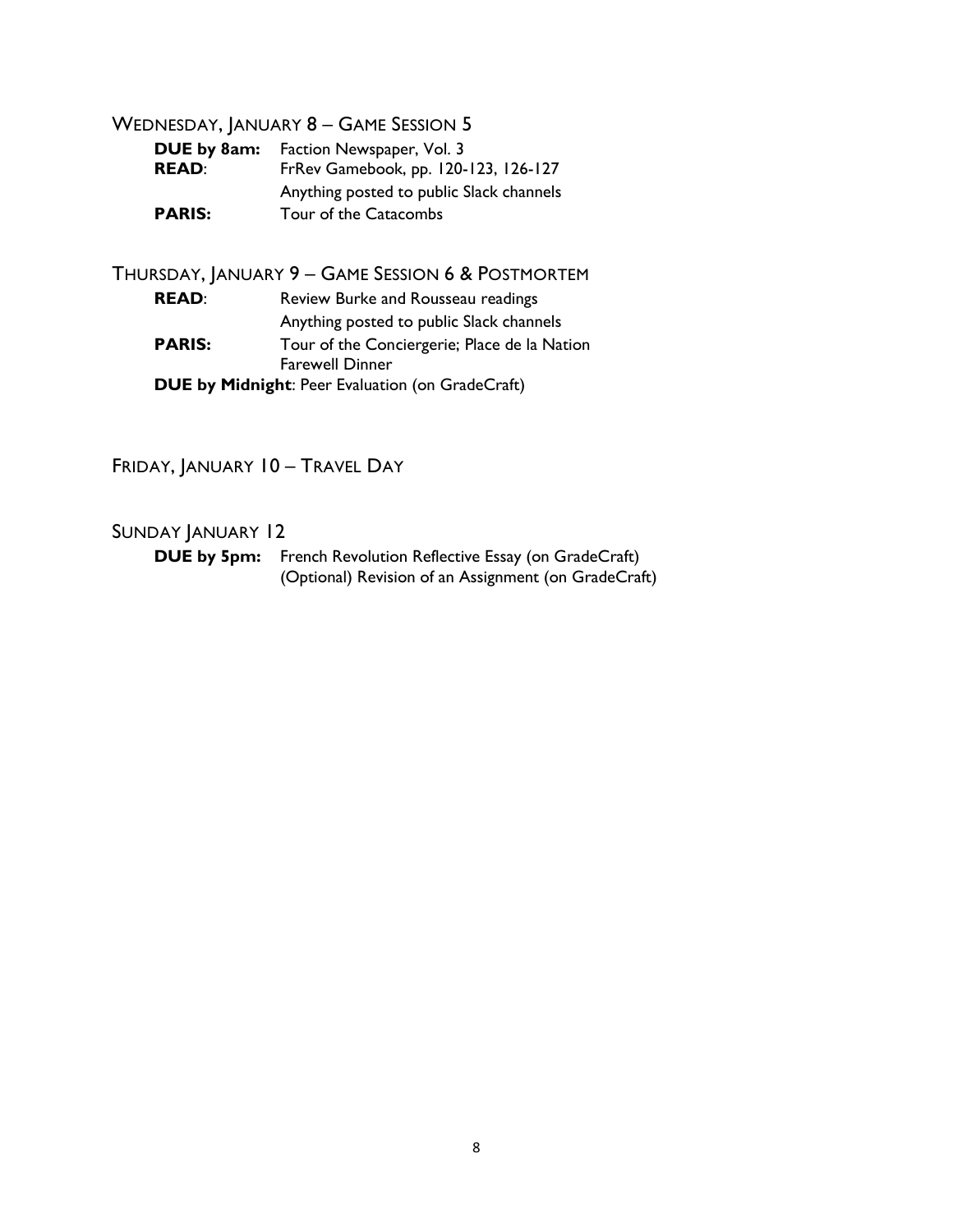# GRADING

You have probably already noticed that this is a rather unusual course, but one of its most unusual features is the grading system. This class uses a pedagogical technique called "gamification," which operates according to the following three principles:

# The Principle Of Leveling Up

Everyone begins with zero points. Everything you successfully try earns you points. As you earn points, you will "level up"; the higher you go, the higher the grade you can earn. You cannot "lose" points with any assignment because you haven't earned anything until you tried it. This leads to…

# The Principle Of Safe Failures

I want you try new challenges, whether you are confident about your abilities or not. Because everything earns you points, even an assignment that doesn't go so well will earn you something. And if you totally bomb something, you can try something else. This is because we also have…

## The Principle Of Multiple Paths And Optionality

Good video games let you play the game in your own way. Here, too.

You can earn up to 230,000 points in this class, but you are not expected or even encouraged to earn that many points. Some assignments are required for the course; these you must attempt. But others are optional, and you may do as many or as few of these as you like! The point is that you get to choose how you want to craft your final grade. *You do not have to excel at everything in order to excel in the course.*

## **FINAL GRADE SCALE**

| A            | - earn at least 200,000 points AND complete all required assignments        |
|--------------|-----------------------------------------------------------------------------|
| А-           | - earn at least 185,000 points AND complete all required assignments        |
| $B+$         | - earn at least 165,000 points AND complete all required assignments        |
| B            | - earn at least 150,000 points AND complete all required assignments        |
| B-           | - earn at least 135,000 points AND complete all required assignments        |
| $C+$         | - earn at least 115,000 points AND complete all required assignments        |
| $\mathsf{C}$ | - earn at least 100,000 points AND complete all required assignments        |
| $C -$        | - earn at least 85,000 points AND complete all required assignments         |
| F            | - earn less than 85,000 points OR fail to complete all required assignments |

NOTE: There are no D-range grades possible in this course.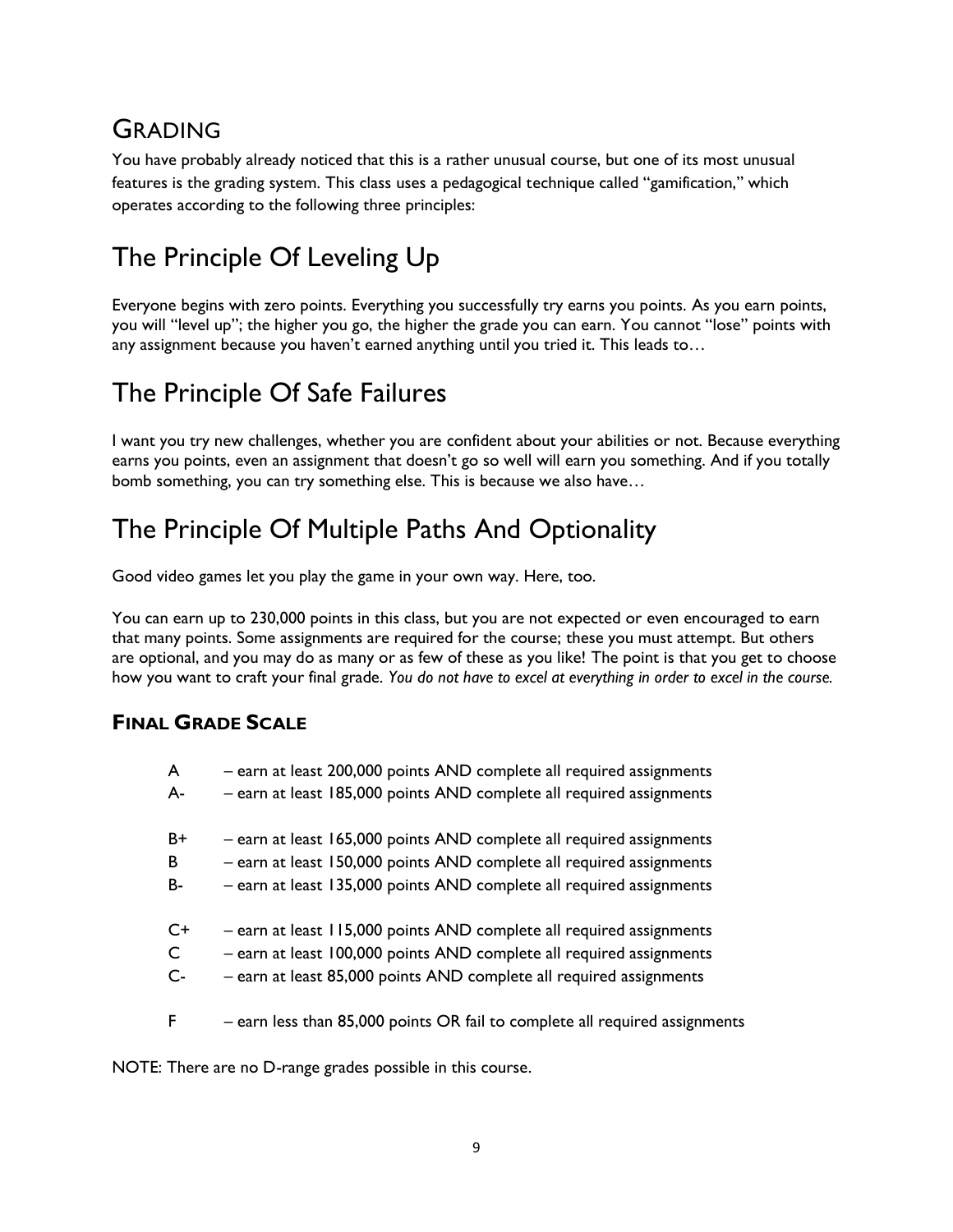## **ASSIGNMENTS**

There are two different kinds of assignments in this course: (1) Required Assignments and (2) Optional Assignments. Required assignments are indicated below and on GradeCraft with this symbol:  $\ast$ . Failure to submit a good faith effort at these required assignments by the deadlines indicated here will result in failure of the course. You do not have to do any of the optional assignments, but you are encouraged to do so.

## **LETTER OF INTRODUCTION (1,000 POINTS)**

A 1 page letter of introduction is due by 5pm on Friday, August 30 (see the handout on GradeCraft for more details). This is a required assignment for which you will earn full points if you complete the assignment on time. *If you add the course after the first day of classes, your letter of introduction is due by 5pm on the day after you register for the course. Just get it done!*

## **ROLE QUESTIONNAIRE (1,000 POINTS)**

Also due by 5pm on Friday, August 30 (see the assignment on GradeCraft for the link to the questionnaire), the role questionnaire is just a quick survey to help me to assign your roles this semester. Don't overthink it – you can always update me on your preferences for later games as the semester progresses. *If you add the course after the first day of classes, your questionnaire is due by 5pm on the day after you register for the course.*

## **MINI-QUESTS – UP TO 58,000 POINTS POSSIBLE; 14,000 REQUIRED**

The mini-quests are designed to help you to learn about CU, to develop skills that will be helpful to you in college, and to meet friends and mentors who will be important for the next four years and beyond! The deadlines for most of the assignments in this category are flexible; that is, you can choose when during the semester you want to do the work. You can do these mini-quests in any sequence, and you do not have to do all of the assignments in any mini-quest. Just make sure you complete the required assignments!

The mini-quests are on a bunch of themes: figuring out what you want to get out of college in the longrun, planning your semester and doing some time management, getting to know some of the professors and academic resources on campus, learning about clubs and activities on campus, making friends and getting together with classmates outside of class, attending different kinds of events on campus, and working on your academic skills.

Of all of the possible activities in these mini-quests, only five are required: 1.0 - find your purpose (2,000 points; due September 6 by 5pm), 2.0 - chart your journey (4,000 points; due September 13 by 5pm), 3.0 - seek wisdom (1,000 points) and 3.1 – go to office hours (2,000 points), and 4.0 - get a (social) life (5,000 points). There are lots of ways to earn optional points – in fact you may already be planning to do something outside of class that would count for points!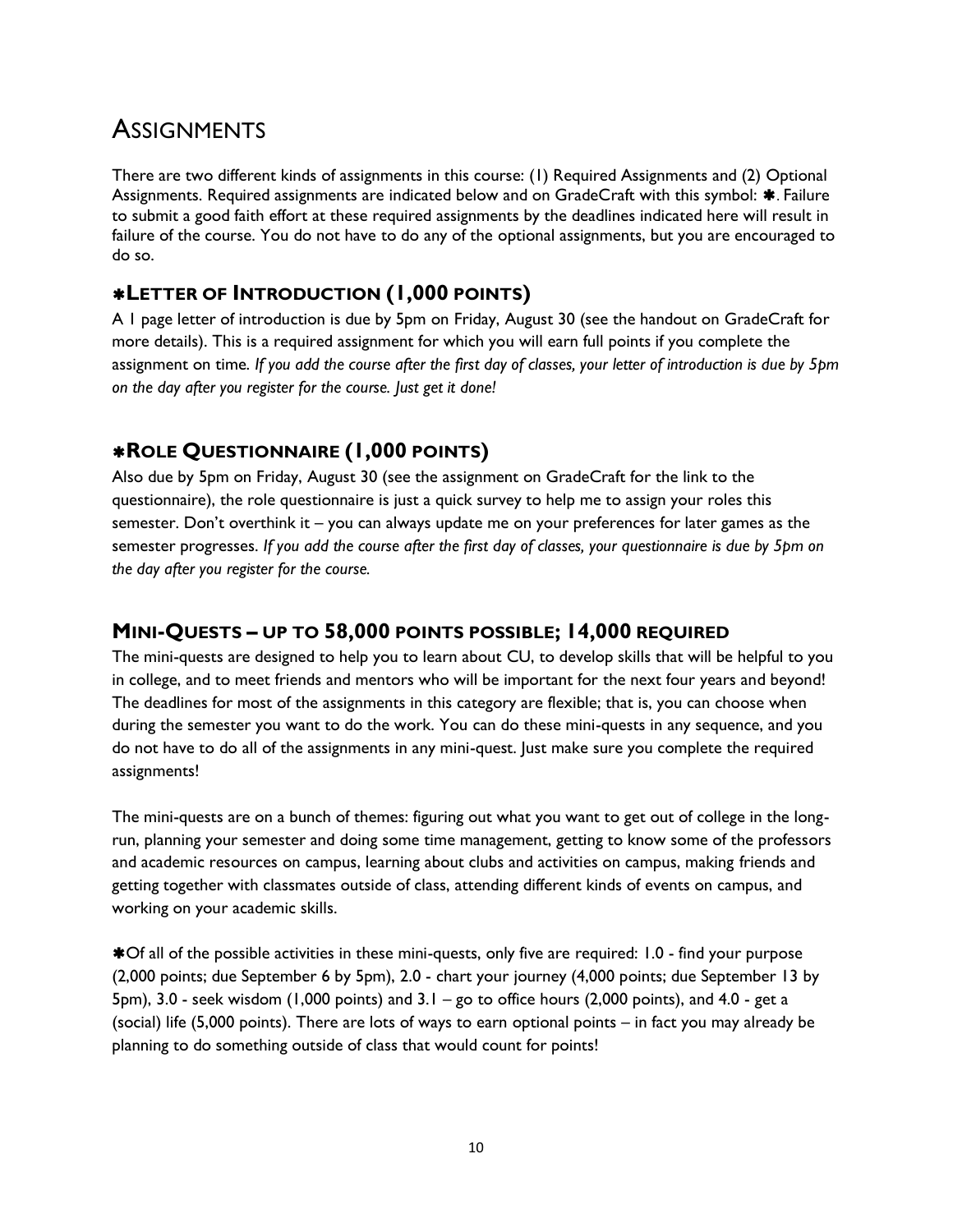## **GAME PLAY (50,000-60,000 POINTS PER GAME; 170,000 TOTAL)**

For each game, points are earned in the following categories (note that they are not all required!):

#### CHARACTER SKETCH – 500 POINTS PER GAME

For each character you are assigned at the beginning of a game, you are required to submit a character sketch (a brief sketch of who you are and when your deadlines fall during the game). For more details, see the assignments on GradeCraft. Deadlines are listed in the course schedule.

#### CHARACTER CONSULTATION – 500 POINTS PER GAME

For each character you are assigned at the beginning of a game, you are required to meet with the professor for at least 10 minutes outside of class *between when you are assigned your role and have read your character sheet, and when the game officially begins*. If you cannot find a time to meet during my regular office hours, please contact me to set up another time to meet. This is important for understanding game strategy, learning how to play your character well, and clarifying expectations for the game.

#### READING QUIZZES – 2,000 POINTS PER GAME

As we prepare for each game, I will post a series of reading quizzes on Canvas. You may complete these at your leisure (they are not timed), you are encouraged to complete them by working together with other students in the class, and you are allowed to complete these open-book. For each game, there is a due date by which the quizzes must be completed, listed above in the course schedule. Use these quizzes to make sure that you are understanding core texts and historical details before the games begin!

#### **\*INFORMATION LITERACY ASSIGNMENT - 3,000 POINTS PER GAME**

Each game will include an information literacy assignment designed to progressively sharpen your skills in finding and assessing information. Assignments and deadlines will be announced later.

#### ASSIGNMENTS (WRITTEN WORK) – 10,000 OR 20,000 POINTS PER GAME

Throughout each game, you will be required to submit written work in character. The nature of the assignments and deadlines varies with each game and each role. I will provide feedback on each of your submitted assignments, but it is up to you to determine which work will be evaluated for your game grade. These assignments will be evaluated according to the Written Work Grading Rubric (see assignment on GradeCraft). For the Chicago game, no points will be awarded for the first assignment, so that everyone has a chance to get some feedback before points start getting assessed.

#### REVISION OF AN ASSIGNMENT (WRITTEN WORK) – 10,000 POINTS PER GAME

If you are not satisfied with your performance on one of your assignments in a game, you have the option to revise it and resubmit the work. To do this, you must meet with the professor to discuss the feedback on your first attempt before you revise. See GradeCraft for details. Deadlines for the revisions are listed in the syllabus.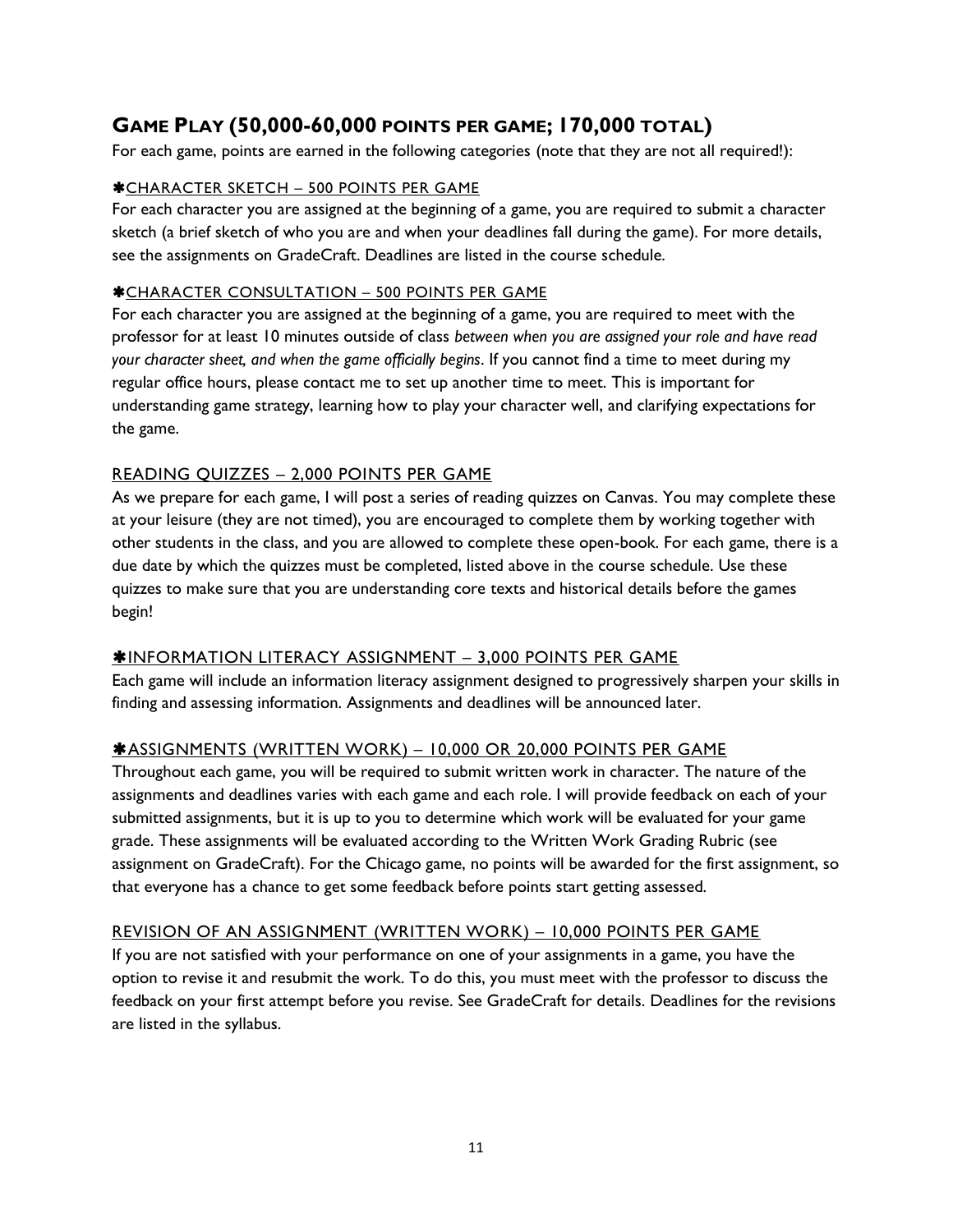#### **\*SPOKEN WORK - 10,000 POINTS PER GAME**

Throughout each game, you will be required to give speeches in character, and you may also be moved to ask questions, to interrupt, to protest, and to otherwise engage in public speaking in role. I will provide feedback on your required speeches. Additional speeches and spoken participation in the game can add to the points earned if it is substantive, role appropriate, and enhances the game. Points will be assessed according to the Spoken Work rubric (posted on GradeCraft).

#### LEADING STRATEGY – 2,000 POINTS PER GAME

Sometimes playing a role will involve driving game strategy in ways that may or may not be publicly noticeable in written work or public speaking. This category recognizes the role that you might play in organizing a faction, in coming up with clever ideas to get what your character wants, in being creative or sneaky during the game. You may submit evidence of your role in leading strategy to the professor when you submit your reflective essay for a game, but this is not required. Such evidence might include private Slack chats with other characters about strategy, notes passed during the game, or testimony from other students about your leadership.

A component of this grade (1,000 points per game) will be assessed by your peers through peer evaluations submitted after game play has concluded. You are required to submit a peer evaluation for each game by the deadline indicated in the course schedule above.

#### **\*REFLECTIVE ESSAY - 10,000 POINTS PER GAME**

At the conclusion of each game, you will receive an essay assignment that involves reflecting as yourself (not your character) on some of the lessons of the game. The deadlines for these are listed in the syllabus, and the essays will be assessed according to the Written Work rubric (posted on GradeCraft).

#### DRESSING THE PART – 2,000 POINTS PER GAME

If you go out of your way to dress in a way appropriate to your character, you can earn up to 2000 points per game. See GradeCraft for details.

## WARNING! THERE ARE WAYS TO LOSE POINTS, TOO

### **ATTENDANCE**

Consistent attendance is a minimum condition of class membership in general and all the more so in a course designed around extended role-playing simulations. In a class such as this one, missing class is missing coursework that cannot be made up. Be aware that absences affect your grade exponentially; the more absences you have, the more your grade will be affected. This is true *regardless of the reason for the absence*. If you can already expect to miss five or more class sessions (i.e. more than 10% of the course), you are strongly encouraged to withdraw from the course.

Late arrivals are distracting and disrespectful. Persistent tardiness will count grade-wise as one or more absences, at my discretion.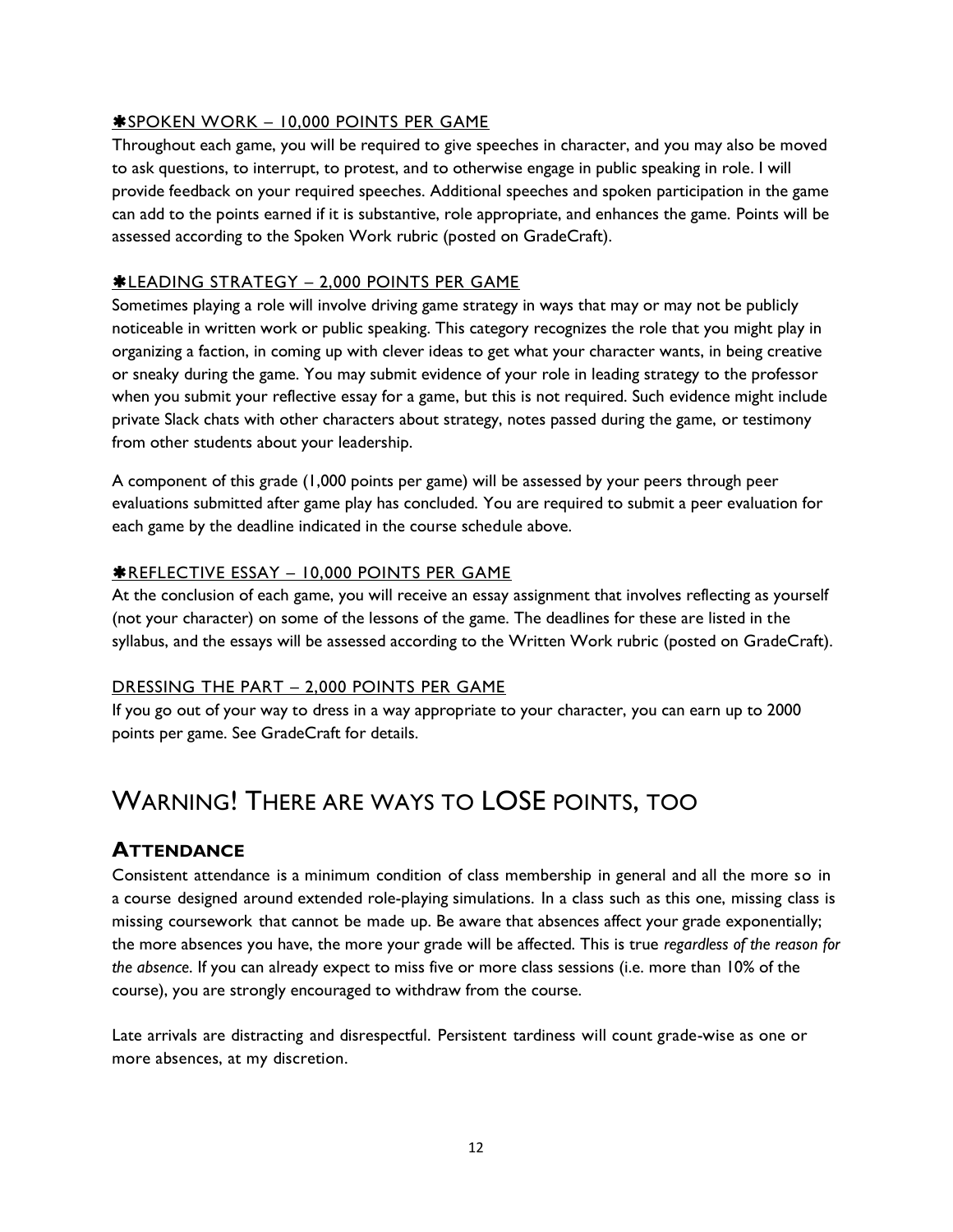Missing class means missed points. Life happens to all of us, and it is not a major problem to miss a few times. But the more you miss, the harder it is to catch up. The point penalties for attendance are designed to signal that absences add up much more quickly than you might have thought.

| One absence    | -20 points        | you'd hardly notice this                           |
|----------------|-------------------|----------------------------------------------------|
| Two absences   | -200 points       | or this                                            |
| Three absences | $-2,000$ points   | this is noticeable, but not hard to come back from |
| Four absences  | $-20,000$ points  | ouch! Now that hurts, but you could make it up     |
| Five absences  | $-200,000$ points | at this point, there is no way to pass the class   |

### **LATE ASSIGNMENTS**

Required assignments submitted late will be docked 50% of the points for the assignment, if they are received within 48 hours of the deadline. After 48 hours have passed, required work will earn zero points – but it still *must be completed in order to pass the class*. All required work for a game must be completed by the deadline for that game's reflective essay. All other required work (e.g. prologue and mini-quests) must be submitted by 5pm on December 12th.

If you missed a required speech, it is up to you to take the initiative to consult the GameMaster to determine how you can make up the missed work. Note that a missed speech cannot be made up within 24 hours; there is no way to earn points for a late speech, but the assignment must be completed in order to fulfill the requirements for the course.

Required assignments may be accepted late for full credit in two cases: in the event of extraordinary circumstances and with prior approval by the professor, OR in the event of documented personal, family, or medical emergencies.

One such extraordinary circumstance is a conflict due to religious observances. Campus policy regarding [religious observances](http://www.colorado.edu/policies/observance-religious-holidays-and-absences-classes-andor-exams) requires that faculty make every effort to deal reasonably and fairly with all students who, because of religious obligations, have conflicts with scheduled exams, assignments, or required attendance. You must notify the professor of any such conflicts *by the end of the second week of classes* so we can work out alternatives. It is very easy for me to find ways in advance to assign roles that do not conflict with religious observances – but only if I know about this in advance! *No extensions will be permitted on the submission of final assignments (e.g. those due on December 12th and January 12th), except in the case of documented personal, family, or medical emergencies.* 

### **BREAKING CHARACTER**

It is also possible to lose points (1,000 per incident) for "breaking character" in a game – for example, doing, writing, or saying something in game that is characteristic of a US college student in 2019; bringing in facts that could not have been known by the characters at the time of the game; or otherwise behaving in a way that is significantly inconsistent with one's role.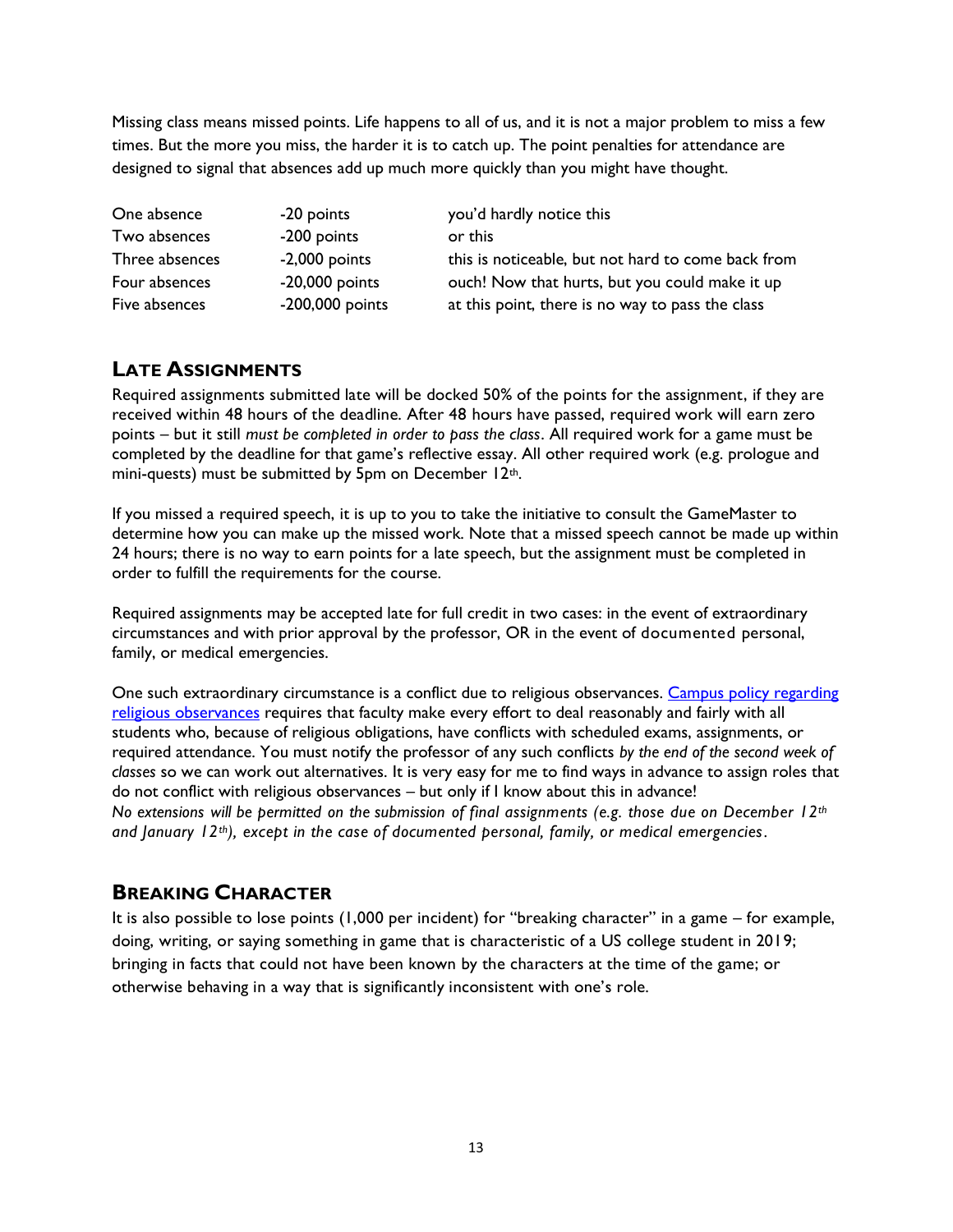# COURSE TECHNOLOGY

In this class, we will be using three different kinds of classroom technology. I will walk through these in class, but if you have ANY questions about how to use these, or if you are concerned about the accessibility of any of these technologies, please talk to me.

This course requires the use of GradeCraft and Slack, which either are not currently accessible to users using assistive technology or have not yet been reviewed fully for accessibility. If you use assistive technology to access the course material please contact me and Disability Services at 303-492-8671 or by e-mail at [dsinfo@colorado.edu](mailto:dsinfo@colorado.edu) as soon as possible to discuss other effective means for providing equal alternate access.

## **CANVAS**

The default CU Boulder "learning management system" we are using is Canvas. We will be using Canvas primarily to distribute class-related documents at the beginning of the semester AND to administer the Reading Quizzes. Canvas is also your portal for accessing GradeCraft. Once we have set up our first Slack team (see below), additional class-related documents will be distributed through that application instead.

## **GRADECRAFT**

The "learning management system" that we will be using most in this class is GradeCraft. You can access GradeCraft through the link on our course Canvas site. In GradeCraft, you will be able to see all of the course assignments. GradeCraft will keep track of the points you earn throughout the semester, and alert you when you receive badges. You can use the Grade Predictor in GradeCraft to map out how you will earn the points you need in order to earn the grade you would like to get in this course.

## **SLACK**

We will be using a communication application called Slack (which is available for free and across platforms) as the main way that we communicate with one another outside of class – and even sometimes inside class during gameplay! You will receive an email invitation to your colorado.edu account to join our Slack teams.

We will have three different Slack teams over the semester – one for each of the games. These will provide us with virtual spaces in which to communicate in character, to create private groups to strategize, and even to communicate through direct messages with other people in the class. It is easy to post files to Slack, so some of your assignments may even be submitted here!

Check out the handout "Using Slack" on Canvas and in our Slack teams for more guidelines, or poke around online to learn how to make the most of Slack.

## IN-CLASS EXPECTATIONS

I want everyone in the class to learn as much as they can by grappling successfully with important – and sometimes challenging – texts and ideas. To make this possible, we need to cultivate and maintain a classroom environment that is respectful of others and conducive to learning, and we need to be able to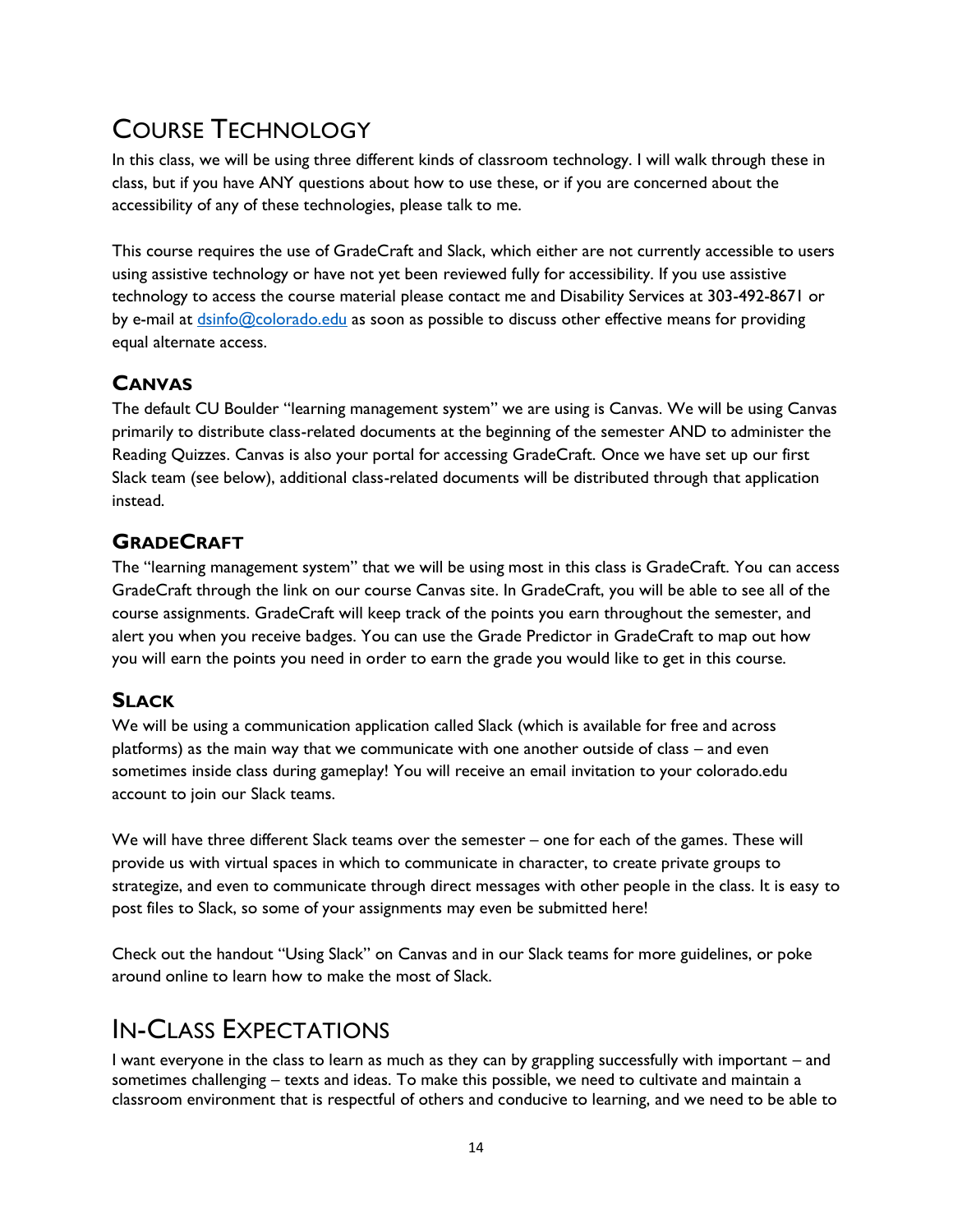take full advantage of the time available to us. In order to create a professional atmosphere within the classroom, you are expected to:

- Arrive to class on time
- Turn off the ringer/sound on your cell phone (and other noise-making devices)
- Refrain from using electronic devices during class (laptops, tablets, phones, etc.) EXCEPT *during a game* if and only if they are used to support gameplay and the GameMaster has approved their use (e.g. communicating on Slack)
- Put away newspapers and magazines (except those related to a game, of course!)
- Refrain from having disruptive conversations during class (unless disruption is in role)
- Remain for the whole class; if you must leave early, do so without disrupting others
- Display professional courtesy and respect in all interactions related to this class (except in role)

Compliance with these expectations will assist all of us in creating a learning community and a high quality educational experience. The University of Colorado Classroom Behavior Policy compliments these classroom expectations:

Students and faculty each have responsibility for maintaining an appropriate learning environment. Those who fail to adhere to such behavioral standards may be subject to discipline. Professional courtesy and sensitivity are especially important with respect to individuals and topics dealing with race, color, national origin, sex, pregnancy, age, disability, creed, religion, sexual orientation, gender identity, gender expression, veteran status, political affiliation or political philosophy. Class rosters are provided to the instructor with the student's legal name. I will gladly honor your request to address you by an alternate name or gender pronoun. Please advise me of this preference early in the semester so that I may make appropriate changes to my records. For more information, see the campus policy on *classroom* [and course-related behavior](https://www.colorado.edu/policies/student-classroom-and-course-related-behavior) and the [Student Code of Conduct.](http://www.colorado.edu/osccr/)

# OUT OF CLASS EXPECTATIONS

As a member of the CU community, you are expected to consistently demonstrate integrity and honor through your everyday actions. Faculty and TAs are very willing to assist you with your academic and personal needs. However, multiple professional obligations make it necessary for us to schedule our availability. Suggestions specific to interactions with instructors include:

- *Respect posted office hours.* Plan your weekly schedule to align with scheduled office hours. If you cannot make office hours due to schedule conflicts, contact your instructor by email (or by Slack in my case!) to set up an appointment at another time.
- *Avoid disrupting ongoing meetings within faculty and TA offices.* If the professor or TA is expecting you, or if you have been waiting for longer than five minutes, **knock politely** to let your instructor know you are there. Don't just wait quietly without knocking – they may never realize you are even there!
- *Respect faculty and TA policies regarding email, and note that instructors are not expected to respond to email outside of business hours.* Send email to professors and TAs using a professional format. Tips for a professional email include:
	- Always fill in the subject line with a topic that indicates the reason for your email to your reader.
	- Respectfully address the individual to whom you are sending the email (e.g., Dear Professor Ferguson). **Don't call a professor by their first name unless you have been explicitly invited to do so.** Address professors as Professor So and So, or Dr. So and So. **Never call a female professor "Mrs. So and So."**
	- Avoid email or text message abbreviations and emojis.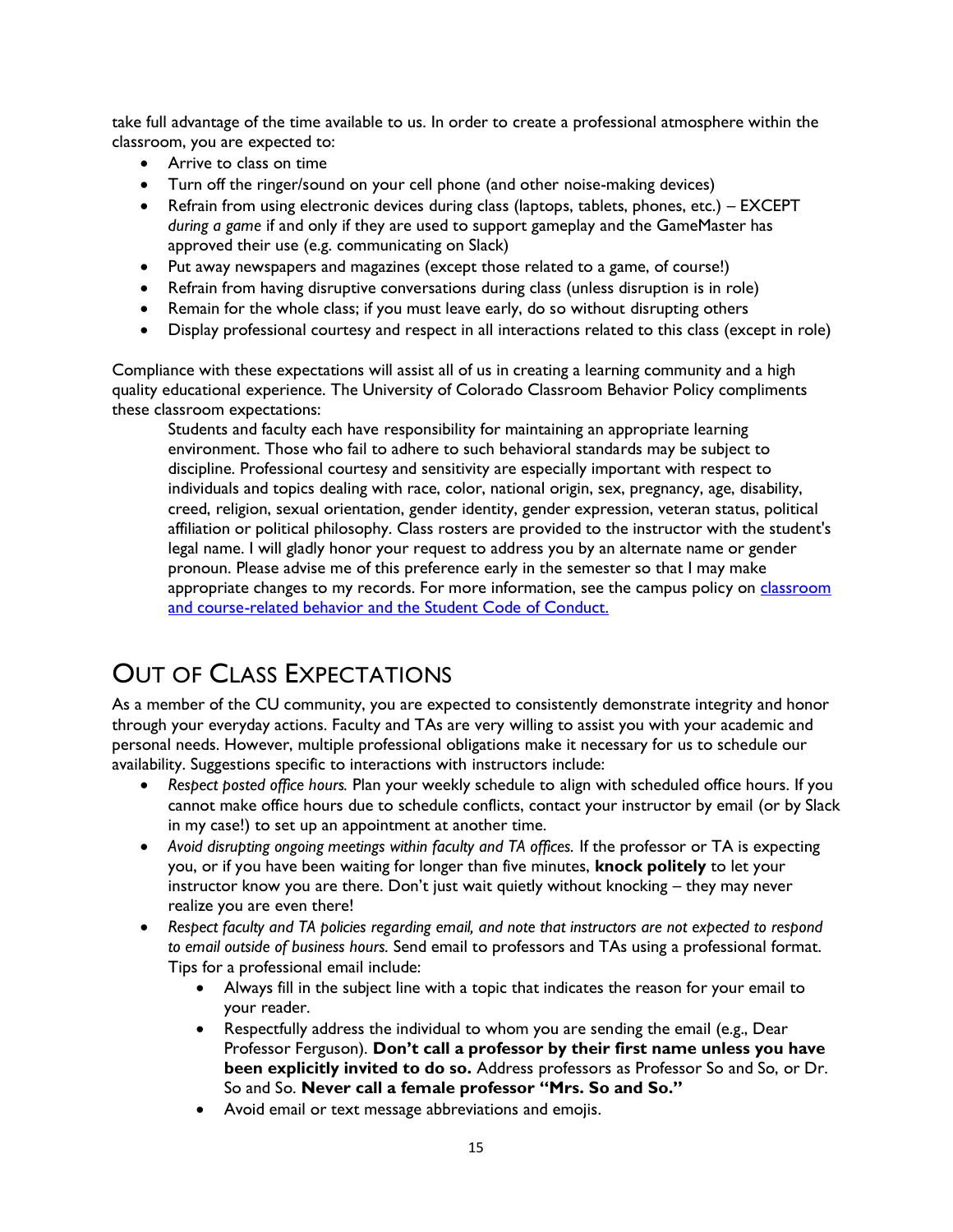- Be brief and polite.
- Add a signature block with appropriate contact information.
- Reply to emails with the previously sent message. This will allow your reader to quickly recall the questions and previous conversation.

# GRADE APPEALS

Grade appeals must be submitted no earlier than 24 hours after, and no later than 14 days after receipt of the grade. Students' concerns should be presented **in writing**, with detailed reasons explaining why the student believes the grade is unfair or incorrect. Be advised that in all cases of grade appeals, the professor reserves the right to raise, maintain, or lower the grade upon review.

Students dissatisfied with the result of an appeal to the professor may appeal to the Director of Undergraduate Studies in the Department of Political Science, in accordance with the Department's grade appeals policy.

# ACCOMMODATION STATEMENT

I am committed to providing everyone the support and services needed to participate in this course. If you qualify for accommodations because of a disability, please submit your accommodation letter from Disability Services to me in a timely manner so that your needs can be addressed. Disability Services determines accommodations based on documented disabilities in the academic environment. Information on requesting accommodations is located on the [Disability Services website.](http://www.colorado.edu/disabilityservices/students) Contact Disability Services at 303-492-8671 or **dsinfo@colorado.edu** for further assistance. If you have a temporary medical condition or injury, see [Temporary Medical Conditions](http://www.colorado.edu/disabilityservices/students/temporary-medical-conditions) under the Students tab on the Disability Services website and discuss your needs with me.

There are lots of ways for me to accommodate different disabilities in the roles assigned in the reacting games. (For example, a student with a cognitive processing disability can be assigned roles that involve more out-of-class writing, rather than in-class debating.) However, for me to do so effectively, I need to know what specific accommodations you qualify for. Even if your formal documentation has not yet been processed by Disability Services, please let me know of any disability accommodations you require *in the first week of classes* so I can ensure that your role assignment for the first reacting game is appropriate for your circumstances. Your Letter of Introduction is a great place to reach out to me and let me know what you need!

## DISCRIMINATION AND HARASSMENT

The University of Colorado Boulder (CU Boulder) is committed to fostering a positive and welcoming learning, working, and living environment. CU Boulder will not tolerate acts of sexual misconduct, intimate partner abuse (including dating or domestic violence), stalking, protected-class discrimination or harassment by members of our community. Individuals who believe they have been subject to misconduct or retaliatory actions for reporting a concern should contact the Office of Institutional Equity and Compliance (OIEC) at 303-492-2127 or [cureport@colorado.edu.](mailto:cureport@colorado.edu) Information about the OIEC, university policies, [anonymous reporting,](https://cuboulder.qualtrics.com/jfe/form/SV_0PnqVK4kkIJIZnf) and the campus resources can be found on the OIEC [website.](http://www.colorado.edu/institutionalequity/)